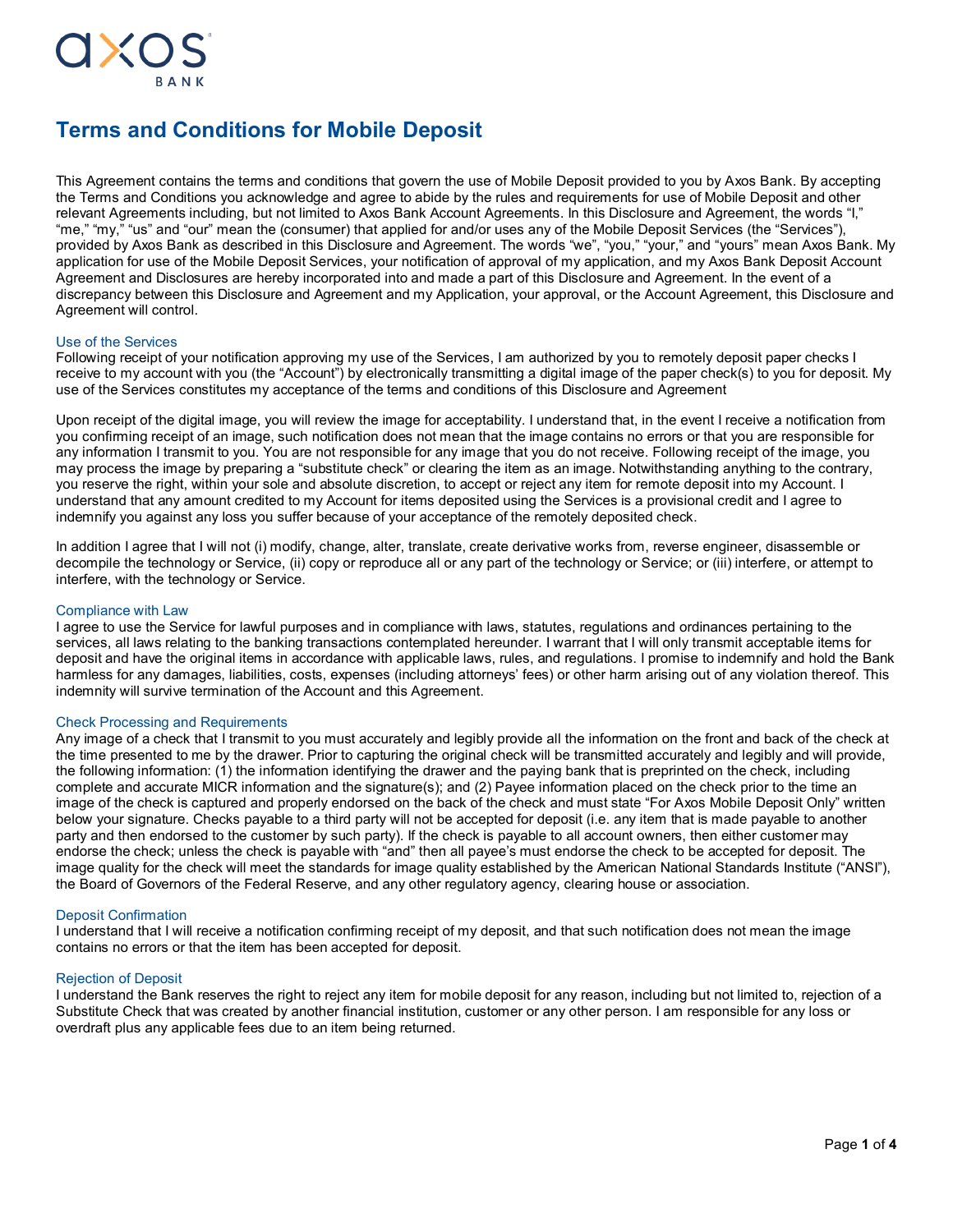

## Limitations on Frequency and Dollar Amount

I understand and agree that I cannot exceed the limitations on frequency and dollar amounts of mobile deposits that are set forth by you. These maximum limits may not be applicable to all consumers and are subject to change at any time. The maximum deposit limits are:

- "Daily Limit per business day"- \$50,000
- "30-day Rolling Limit" \$150,000.00

# Items Returned Unpaid

If images of checks deposited are dishonored or otherwise returned unpaid by the drawing bank, or are returned by a clearing agent for any reason, including, but not limited to issues relating to the quality of the image and or duplication. I understand and agree that I maintain the original check or have destroyed the original check and therefore the original check will not be returned. I understand that an image will be in the form of a paper reproduction of the original check or a substitute check. Unless otherwise instructed. I will not deposit the original check and understand that my account will be charged the amount of the item returned along with a return item fee.

## Email Address

I agree to notify you immediately if I change my email address, as this is the email address where you will send me notification of the acceptance of mobile deposit item(s).

## Unavailability of Services

I understand and agree that the Services may at times be temporarily unavailable due to the Bank's system maintenance or technical difficulties including those of the Internet service provider, cellular service provider and Internet software. In the event that the Services are unavailable, I acknowledge that I can deposit an original check by mailing the original check to the mailing address on the Bank's website. It is my sole responsibility to verify that items deposited using the Services have been received and accepted for deposit by you. However, you will email notification of items that are rejected by the next business day following rejection.

## Business Days and Hours

Your business days are Monday through Friday, excluding Federal Holidays. Your business hours are 9:00 a.m. to 5:00 p.m., Pacific Time, each business day. I understand deposits received after 3:00 p.m. will be posted the following business day.

## Funds Availability

I agree that items transmitted through the Services are not subject to the funds availability requirements of Federal Reserve Board Regulation CC. Funds deposited using the Mobile Deposit services will be available the fifth (5<sup>th</sup>) business day after the day of your deposit. The Bank may, but is not required to, make such funds available sooner based on such factors as credit worthiness, the length and extent of my relationship with the Bank, transaction and experience information, and other such factors as the Bank, in its sole discretion, deems relevant.

Deposits received before 3:00 PM (PT) Monday through Friday, excluding Federal Holidays, will post that same day. Deposits received after 3:00 PM (PT) will be posted the following business day. It is the sole responsibility of each customer to verify that items deposited using the Services have been received and accepted for deposit. Customers understand that any amount credited for items deposited using the Services is provisional credit and agree to indemnify the Bank against any loss suffered because of acceptance of the remotely deposited check.

## Internal Controls and Audit

I understand and agree to adhere to the Internal Controls as described in this agreement and further detailed within this section. Furthermore I agree to comply with the Audit requirements prescribed by the Bank within this Agreement. Upon receipt of a confirmation from the Bank that we have received the image of the item, I agree to prominently mark the item as "Electronically Presented" or "Void" and never represent the item.

## Customer's Warranties

I make the following warranties and representations with respect to each image of an original check I transmit to you utilizing the Services:

- Each image of a check transmitted to you is a true and accurate rendition of the front and back of the original check, without any alteration, and the drawer of the check has no defense against payment of the check;
- The amount, the payee, signature(s), and endorsement(s) on the original check are legible, genuine, and accurate;
- I will not deposit or otherwise endorse to a third party the original item (the original check) and no person will receive a transfer, presentment, or return of, or otherwise be charged for, the item (either the original item, or a paper or electronic representation of the original item) such that the person will be asked to make payment based on an item it has already paid;
- Other than the digital image of an original check that I remotely deposit through your Services, there are no other duplicate images of the original check;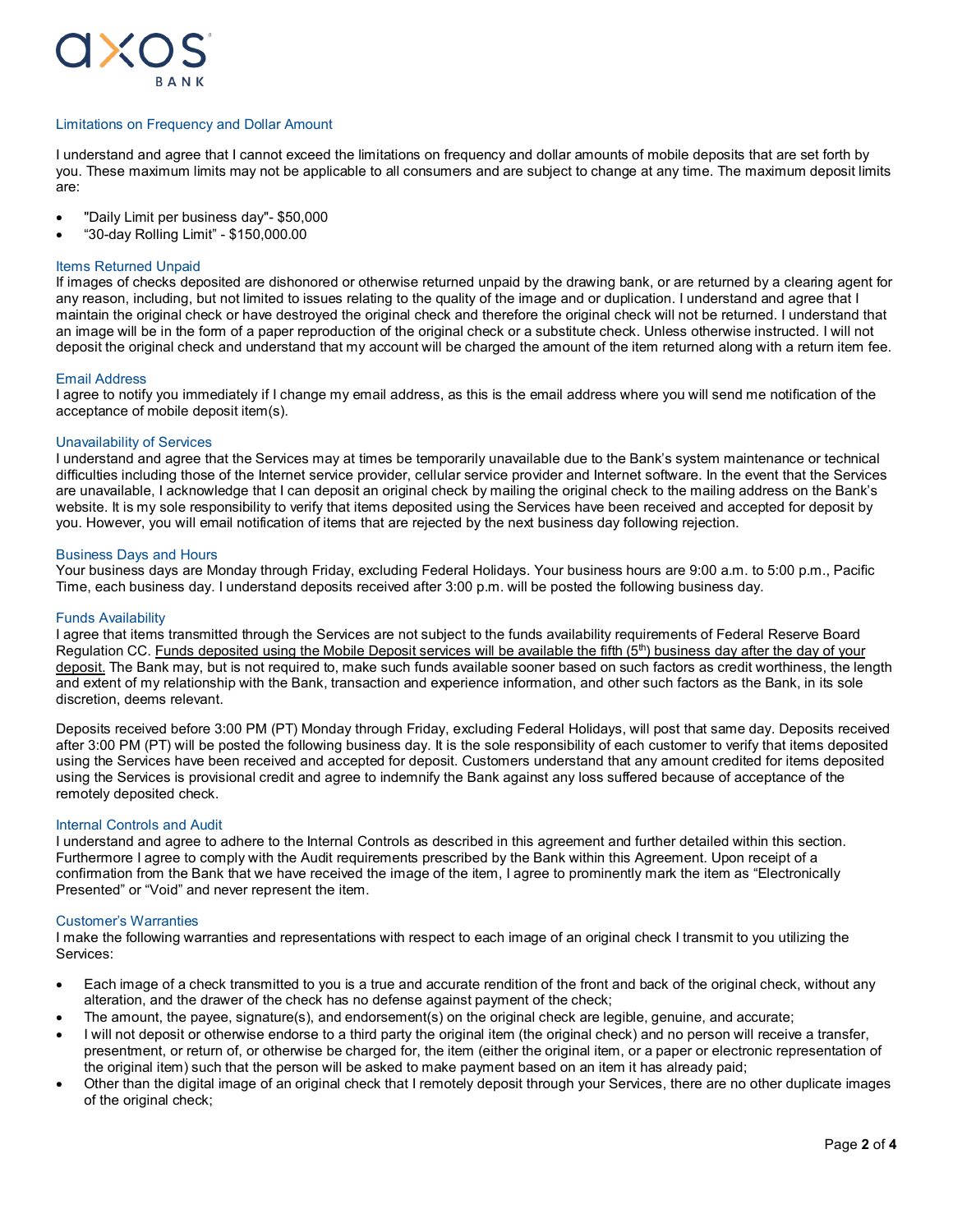

- I have instituted procedures to ensure that each original check was authorized by the drawer in the amount stated on the original check and to the payee stated on the original check;
- The information I provided in my Application remains true and correct and, in the event any such information changes, I will immediately notify you of the change;
- I have not knowingly failed to communicate any material information to you;
- I have possession of each original check deposited using the Services and no party will submit the original check for payment;
- Files and images transmitted to you will contain no viruses or any other disabling features that may have an adverse impact on your network, data, or related systems.

# Storage and Destruction of Original Check

I must securely store each original check for a period of 30 days after receipt that the file has been accepted. Within those 30 days I will take appropriate security measures to ensure that: (i) the information contained on the check(s) are not to be disclosed, (ii) the checks will not be duplicated or scanned more than one time, and (iii) checks will not be deposited or negotiated in any form. This means the original check(s) must be accessible after a file has been accepted by the Bank. After such period expires, the original check will be destroyed using a cross-cut shredder. I understand that I'm responsible for any loss caused due to their failure to secure the original check(s).

## Securing Images on Mobile Devices

When using the Service, I understand that check images captured using my mobile device may be stored on the device only until the associated deposit has been successfully submitted. I agree to promptly complete each deposit. In the event that I am unable to promptly complete my deposit, I agree to ensure that my mobile device remains securely in my possession until the deposit has been completed or to delete the associated images from the application.

## Customer's Indemnification Obligation

I understand and agree that I am required to indemnify you and hold you harmless against any and all claims, actions, damages, liabilities, costs, and expenses, including reasonable attorneys' fees and expenses arising from my use of the Services and/or breach of this Disclosure and Agreement. I understand and agree that this paragraph shall survive the termination of this Agreement.

I understand and agree that I am required to indemnify your technology partners, including but not limited to Intuit, Inc. (Intuit) and Vertifi Software, LLC (Vertifi), and hold harmless Intuit, its affiliates, officers, employees and agents, as well as Vertifi, its affiliates, officers, employees, and agents, from and against any third party claims, suits, proceedings, actions or demands, including claims of another financial institution, business entity or governmental authority, and all losses, liabilities, damages, fines, penalties, costs and expenses, including court costs and reasonable attorney fees and expenses, arising from such claims, to the extent such claim is related to financial institution or End User's use of the Services, Vertifi or Intuit Applications, unless such claim directly results from an action or omission made by Intuit or Vertifi in bad faith. I understand and agree that this paragraph shall survive the termination of this Agreement.

## In Case of Errors

In the event that I believe there has been an error with respect to any original check or image thereof transmitted to you for deposit or a breach of this Agreement, I will immediately contact you regarding such error or breach as set forth below.

Telephone you at: 877-541-2634 or e-mail you a[t customerservice@axosbank.com](mailto:customerservice@axosbank.com)

#### Limitation of Liability

I understand and agree that you are not responsible for any indirect, consequential, punitive, or special damages or damages attributable to my breach of this Disclosure and Agreement.

#### Charges for Use of the Services

All charges associated with the Services are disclosed in your Schedule of Deposit Account Fees and Terms which accompanies this Disclosure and Agreement.

#### DISCLAIMER OF WARRANTIES

I AGREE THAT MY USE OF ANY REMOTE BANKING SERVICE AND ALL INFORMATION AND CONTENT (INCLUDING THAT OF THIRD PARTIES) IS AT MY RISK AND IS PROVIDED ON AN "AS IS" AND "AS AVAILABLE" BASIS.

WE DISCLAIM ALL WARRANTIES OF ANY KIND AS TO THE USE OF ANY REMOTE BANKING SERVICE, WHETHER EXPRESS OR IMPLIED, INCLUDING, BUT NOT LIMITED TO THE IMPLIED WARRANTIES OF MERCHANTABILITY, FITNESS FOR A PARTICULAR PURPOSE AND NON-INFRINGEMENT. WE MAKE NO WARRANTY THAT ANY REMOTE BANKING SERVICE WILL MEET OUR REQUIREMENTS OR WILL BE UNINTERRUPTED, TIMELY, SECURE, OR ERROR-FREE. WE MAKE NO WARRANTY THAT THE RESULTS THAT MAY BE OBTAINED WILL BE ACCURATE OR RELIABLE OR THAT ANY ERRORS IN ANY REMOTE BANKING SERVICE OR TECHNOLOGY WILL BE CORRECTED.